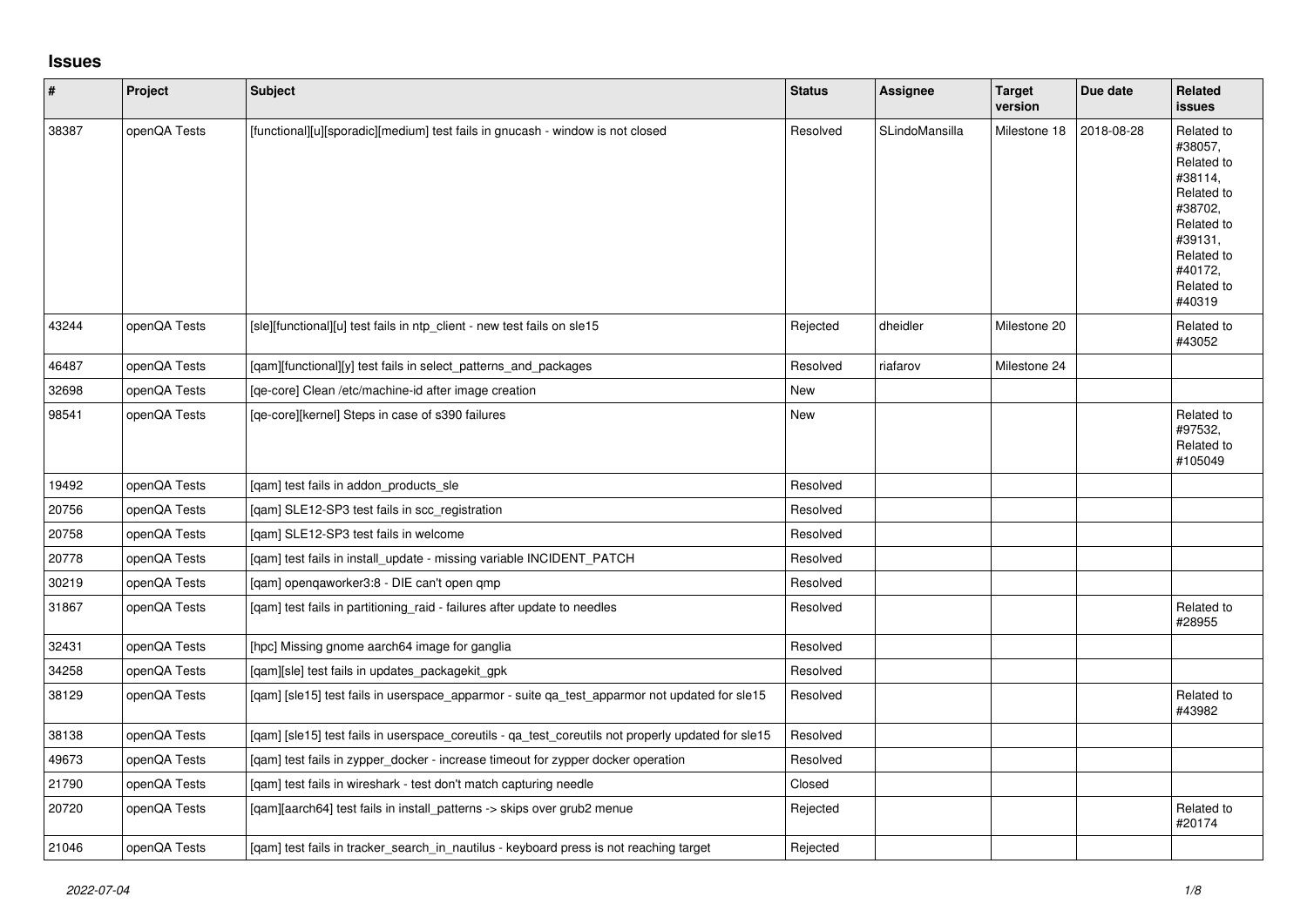| $\vert$ # | Project      | <b>Subject</b>                                                                                                  | <b>Status</b> | <b>Assignee</b> | <b>Target</b><br>version | Due date   | <b>Related</b><br><b>issues</b>                     |
|-----------|--------------|-----------------------------------------------------------------------------------------------------------------|---------------|-----------------|--------------------------|------------|-----------------------------------------------------|
| 27910     | openQA Tests | [gam] test fails in patch and reboot - many download failures                                                   | Rejected      |                 |                          |            |                                                     |
| 38003     | openQA Tests | [gam] [sle15] test fails in scc registration - no candidate needle with tag(s)<br>'scc-module-%REQUIRED ADDONS% | Rejected      |                 |                          |            |                                                     |
| 38183     | openQA Tests | [gam] [sle15] test fails in userspace net snmp - Error opening specified endpoint<br>'udp:localhost:"           | Rejected      |                 |                          |            |                                                     |
| 49646     | openQA Tests | [gam][s390] test fails in installation - system will not boot and login screen is not reached                   | Rejected      |                 |                          |            |                                                     |
| 21038     | openQA Tests | [gam] test fails in bootloader s390 - missing install image on ftp server                                       | Workable      |                 |                          |            | Related to<br>#20904,<br>Blocks #25286              |
| 28297     | openQA Tests | [gam] test fails in firefox developertool - missed click                                                        | Resolved      | bfilho          |                          |            | Related to<br>#33781                                |
| 38192     | openQA Tests | [gam] [sle] test fails in firefox flashplayer - tracking protection information is present                      | Rejected      | bfilho          |                          |            |                                                     |
| 28288     | openQA Tests | [gam] test fails in firefox headers - missed keys on input                                                      | Resolved      | coolo           |                          |            |                                                     |
| 20760     | openQA Tests | [gam] SLE12-SP3 test fails in add update test repo                                                              | Resolved      | dasantiago      |                          |            |                                                     |
| 46109     | openQA Tests | [qam] test fails in addon_products_via_SCC_yast2                                                                | Resolved      | dheidler        |                          |            | Related to<br>#44252                                |
| 67108     | openQA Tests | [gam] test fails in install - incorrect job configuration XFSTESTS REPO                                         | Resolved      | dzedro          |                          |            |                                                     |
| 28291     | openQA Tests | [gam] test fails in firefox passwd - incorrectly typed password                                                 | Resolved      | emiura          |                          |            |                                                     |
| 48362     | openQA Tests | [qam] test fails in supportutils - remove pam check                                                             | Resolved      | hurhaj          |                          |            |                                                     |
| 49418     | openQA Tests | [ge-asg][gem] test fails in cluster md                                                                          | Resolved      | jadamek         |                          |            |                                                     |
| 49295     | qe-yast      | [gam][newt][yast2-nfs-client] Regression test yast nfs                                                          | Resolved      | jgwang          |                          |            |                                                     |
| 49313     | qe-yast      | [gam][newt][yast2-rdp] Regression test yast rdp                                                                 | Resolved      | jgwang          |                          |            |                                                     |
| 49253     | qe-yast      | [gam] Regression test for yast add-on command line option                                                       | Rejected      | jgwang          |                          |            |                                                     |
| 38180     | openQA Tests | [qam] [sle15] test fails in userspace_systemd - update test suite for sle15                                     | Rejected      | jtzhao          |                          |            |                                                     |
| 48467     | openQA Tests | [gam][sle] test fails in zypper lifecycle toolchain - increase timeout for installation                         | Resolved      | martinsmac      |                          | 2019-03-16 | Is duplicate of<br>#47228                           |
| 20904     | openQA Tests | [qam] - test fails in bootloader_s390 - ftp is missing install medium                                           | Resolved      | mgriessmeier    |                          |            | Related to<br>#21038                                |
| 34255     | openQA Tests | [sle] test fails in kdump and crash - fail related to ruby2.1-rubygem-nokogiri                                  | Resolved      | mgriessmeier    |                          |            | Related to<br>#34777                                |
| 49265     | qe-yast      | [qam][maint][yast2-storage][yast2-storage-ng] Regression test yast disk                                         | Resolved      | mgrifalconi     |                          |            |                                                     |
| 49286     | qe-yast      | [qam][newt][yast2-lang] Regression test yast language                                                           | Resolved      | mgrifalconi     |                          |            |                                                     |
| 19486     | openQA Tests | [gam][sle][functional][s390] test fails in install update -> consoletest setup types password to<br>early       | Resolved      | okurz           |                          |            | Has duplicate<br>#19530, Has<br>duplicate<br>#19584 |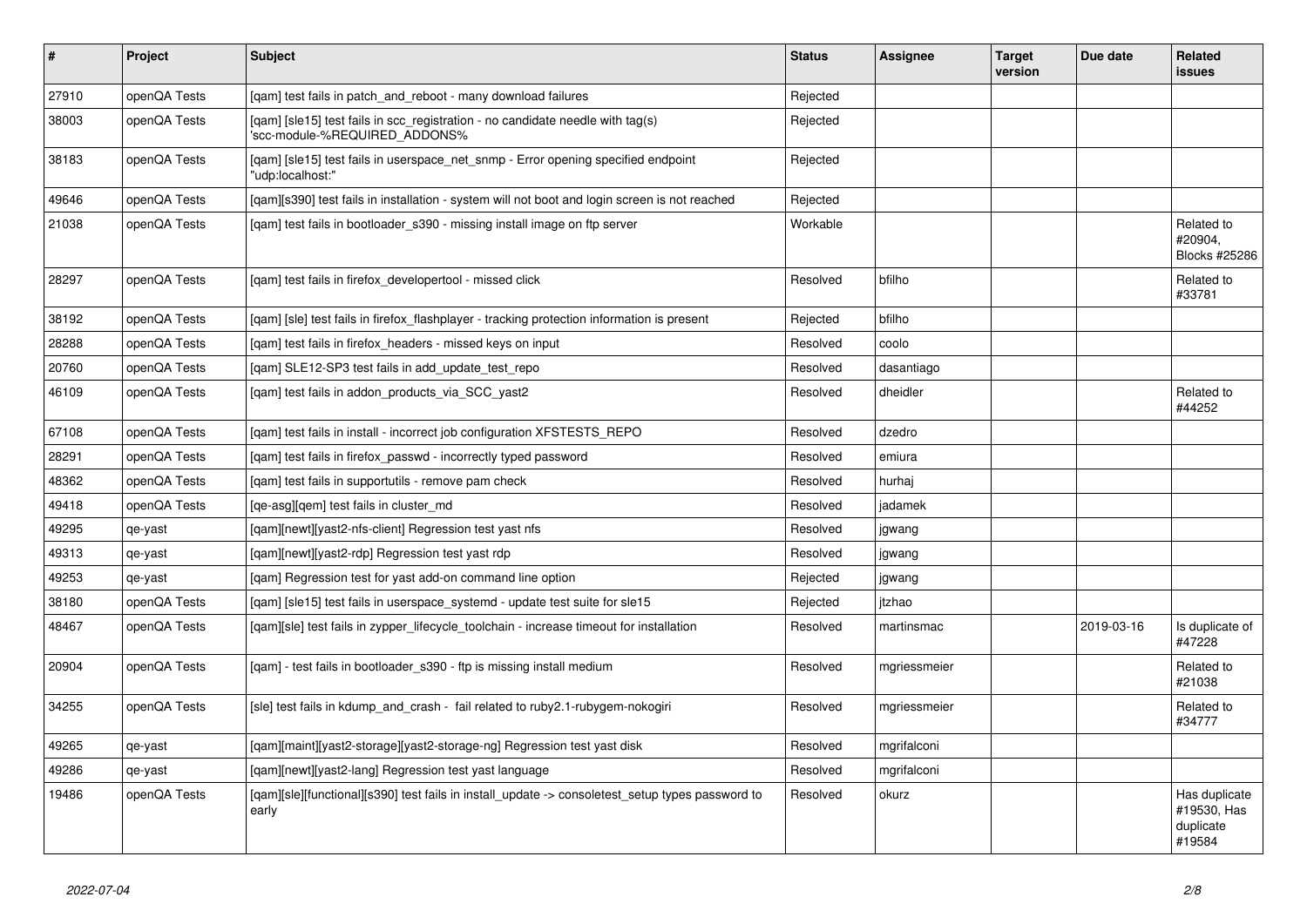| $\vert$ # | Project        | <b>Subject</b>                                                                                            | <b>Status</b> | Assignee  | <b>Target</b><br>version | Due date | Related<br><b>issues</b> |
|-----------|----------------|-----------------------------------------------------------------------------------------------------------|---------------|-----------|--------------------------|----------|--------------------------|
| 30033     | openQA Tests   | [qam] test fails in libreoffice_mainmenu_components - ttyS0 permission denied                             | Resolved      | okurz     |                          |          | Related to<br>#29940     |
| 38066     | openQA Tests   | [qam] [sle] [functional] test fails in application_starts_on_login - failure after check_screen<br>change | Resolved      | okurz     |                          |          |                          |
| 38069     | openQA Tests   | [gam] [sle] [functional] test fails in pidgin IRC - failure after check screen change                     | Resolved      | okurz     |                          |          |                          |
| 20804     | openQA Tests   | [gam] SLE12-SP3 test fails in system role - incorrect content of variable MAINT TEST REPO                 | Resolved      | osukup    |                          |          |                          |
| 31699     | openQA Tests   | [qam] test fails in scc_registration - failing since scc_addons update                                    | Resolved      | osukup    |                          |          |                          |
| 37928     | openQA Tests   | [QAM] [SLE 15] Migrate Itp tests in Updates to new runner                                                 | Resolved      | osukup    |                          |          |                          |
| 34693     | openQA Tests   | [qam] test fails in install_update - missing INCIDENT_PATCH                                               | Rejected      | osukup    |                          |          |                          |
| 48155     | openQA Project | [gam][tools][kernel] Duplicate bootindex with multiple paths                                              | Resolved      | pcervinka |                          |          |                          |
| 20696     | openQA Tests   | [gam] Make evolution prepare servers compatibile with openSUSE                                            | Resolved      | pcervinka |                          |          | Related to<br>#19320     |
| 48524     | openQA Tests   | [qam][ha] Test fails during iscsi client setup - host: command not found                                  | Resolved      | pcervinka |                          |          | Has duplicate<br>#48302  |
| 20716     | openQA Tests   | [gam] test fails in zypper info triggered on incidents -> needs adaption of pattern match                 | Resolved      | pcervinka |                          |          |                          |
| 20782     | openQA Tests   | [gam] test fails in install patterns - mariadb test tries to install devel packages                       | Resolved      | pcervinka |                          |          |                          |
| 21048     | openQA Tests   | [gam] test fails in tracker search in nautilus - keyboard press is not reaching target                    | Resolved      | pcervinka |                          |          | Related to<br>#5830      |
| 25926     | openQA Tests   | [qam] test fails in sle2docker                                                                            | Resolved      | pcervinka |                          |          |                          |
| 27205     | openQA Tests   | [gam] test fails in setup - failing needles in iscsi support server                                       | Resolved      | pcervinka |                          |          |                          |
| 27244     | openQA Tests   | [gam] test fails in select patterns and packages - ha pattern is unselected                               | Resolved      | pcervinka |                          |          |                          |
| 27618     | openQA Tests   | [gam] test fails in firefox java - remote side changed appearance                                         | Resolved      | pcervinka |                          |          |                          |
| 27901     | openQA Tests   | [qam] test fails in evolution_smoke - imap aol not responding                                             | Resolved      | pcervinka |                          |          |                          |
| 28528     | openQA Tests   | [qam] test fails in groupwise - package is missing in ibs                                                 | Resolved      | pcervinka |                          |          |                          |
| 30039     | openQA Tests   | [qam] test fails in zypper_lr_validate - use version_utils instead of utils                               | Resolved      | pcervinka |                          |          |                          |
| 30127     | openQA Tests   | [gam] test fails in application starts on login - dynamic space in needle                                 | Resolved      | pcervinka |                          |          |                          |
| 30814     | openQA Tests   | [gam] test fails in yast2 ntpclient - log window is not closed                                            | Resolved      | pcervinka |                          |          |                          |
| 31180     | openQA Tests   | [gam] test fails in kernel kexec - migration to systemctl broke the test                                  | Resolved      | pcervinka |                          |          |                          |
| 31309     | openQA Tests   | [gam] test fails in libreoffice mainmenu components - needles should be updated                           | Resolved      | pcervinka |                          |          |                          |
| 31315     | openQA Tests   | [qam] test fails in wireshark - rm command is not fully typed after alt-f4                                | Resolved      | pcervinka |                          |          |                          |
| 31810     | openQA Tests   | [qam] test fails in docker - disable docker tests on sle12-sp1                                            | Resolved      | pcervinka |                          |          |                          |
| 32716     | openQA Tests   | lgaltest fails in shutdown                                                                                | Resolved      | pcervinka |                          |          |                          |
| 33469     | openQA Tests   | [gam] test fails in dstat - clean/update needles for dstat-fileoutput                                     | Resolved      | pcervinka |                          |          | Related to<br>#32719     |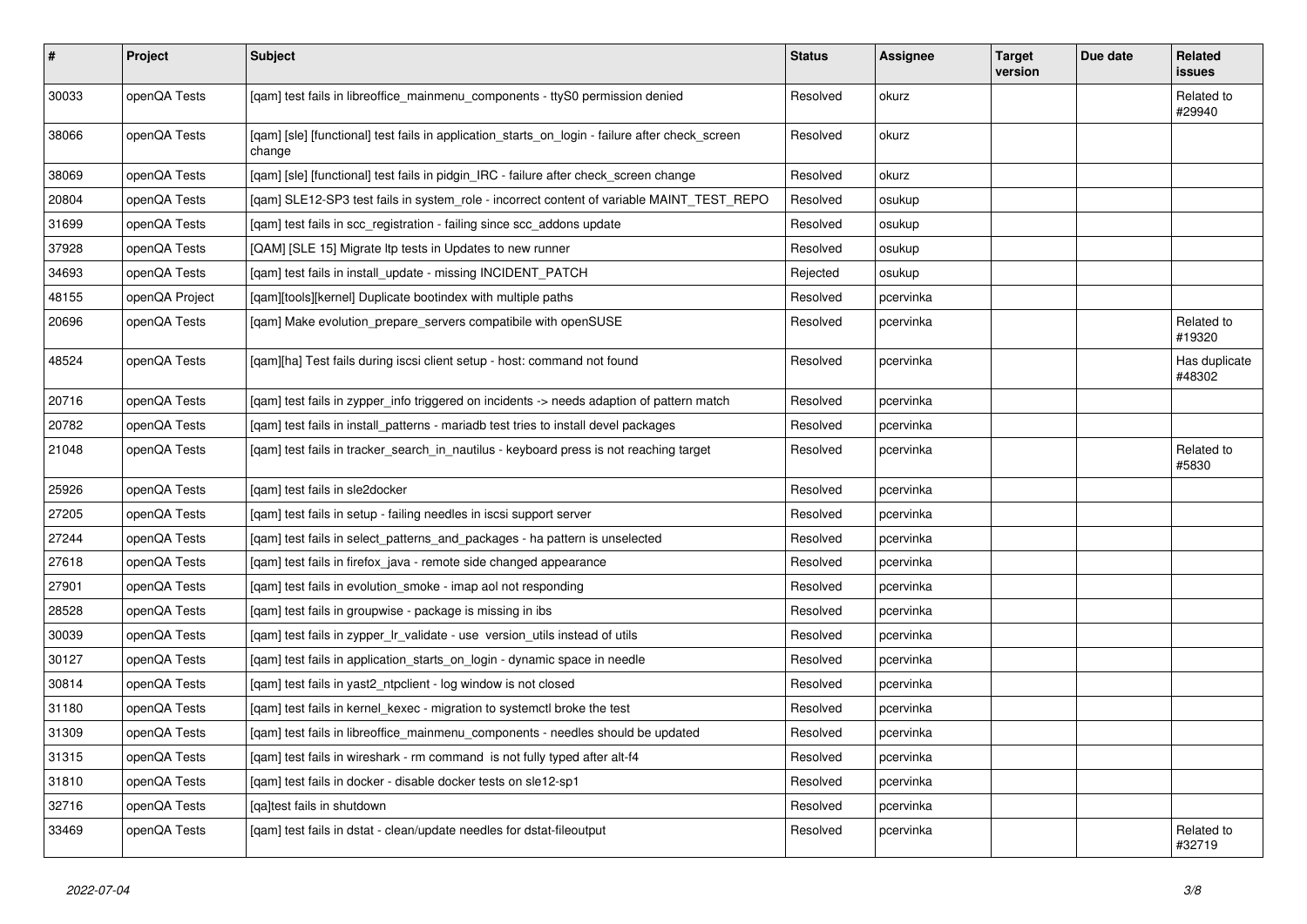| $\vert$ # | Project      | <b>Subject</b>                                                                                           | <b>Status</b> | <b>Assignee</b> | <b>Target</b><br>version | Due date   | Related<br>issues                                                      |
|-----------|--------------|----------------------------------------------------------------------------------------------------------|---------------|-----------------|--------------------------|------------|------------------------------------------------------------------------|
| 33643     | openQA Tests | [qam][ha] test fails in ha_cluster_init - scp failure                                                    | Resolved      | pcervinka       |                          |            |                                                                        |
| 37093     | openQA Tests | [qam] test fails in evolution_mail_imap - remove workaround for bsc#1049387                              | Resolved      | pcervinka       |                          |            |                                                                        |
| 41030     | openQA Tests | [qam] test fails in updates_packagekit_kde - zypper update requires additional install step              | Resolved      | pcervinka       |                          |            | Related to<br>#41396                                                   |
| 49121     | openQA Tests | [qam][kernel][multipath][aarch64] Qemu fails setup multipath on qemu_aarch64                             | Resolved      | pcervinka       |                          |            |                                                                        |
| 49217     | openQA Tests | [qam][kernel][aarch64][sle] kdump is not scheduled for aarch64                                           | Resolved      | pcervinka       |                          |            |                                                                        |
| 50045     | openQA Tests | [qam][blue][sle] - Fix type_password to accept parameters and pass them to the inner call<br>type_string | Resolved      | pcervinka       |                          |            | Related to<br>#49655                                                   |
| 50309     | openQA Tests | [qam][blue][leap][opensuse] Update online_repos behavior to activate online repositories                 | Resolved      | pcervinka       |                          |            | Blocks #39449                                                          |
| 50387     | openQA Tests | [qam][blue] - test fails in updates_packagekit_kde                                                       | Resolved      | pcervinka       |                          |            |                                                                        |
| 50459     | openQA Tests | [qam][blue][leap] test fails in updates_packagekit_gpk - fail after update                               | Resolved      | pcervinka       |                          |            |                                                                        |
| 30514     | openQA Tests | [qam] test fails in java - increase timeout for installation                                             | Closed        | pcervinka       |                          |            |                                                                        |
| 20790     | openQA Tests | [qam] SLE12-SP3 test fails in 1__unknown_ - slenkins-tests-openvpn-control                               | Rejected      | pcervinka       |                          |            | Related to<br>#20002                                                   |
| 21774     | openQA Tests | [qam] test fails in evolution_mail_imap - test hangs on querying authentication types                    | Rejected      | pcervinka       |                          |            | Related to<br>#21814,<br>Related to<br>#29357,<br>Related to<br>#29360 |
| 26830     | openQA Tests | [qam] test fails in sle2docker - sles docker image has new name                                          | Rejected      | pcervinka       |                          |            |                                                                        |
| 32896     | openQA Tests | [sle] test fails in pdsh slave                                                                           | Rejected      | pcervinka       |                          |            |                                                                        |
| 33451     | openQA Tests | [qam] test fails in dstat - package not available on SP1                                                 | Rejected      | pcervinka       |                          |            |                                                                        |
| 37438     | openQA Tests | [qam] test fails in kernel_ltp_fs - issue in qa_testsuite                                                | Rejected      | pcervinka       |                          |            |                                                                        |
| 41396     | openQA Tests | [qam] Revise updates_packagekit_kde                                                                      | Rejected      | pcervinka       |                          |            | Related to<br>#41030,<br>Related to<br>#36138                          |
| 48308     | openQA Tests | [qam][kernel] test fails in kernel_multipath - missing python2 module                                    | Rejected      | pcervinka       |                          |            |                                                                        |
| 48530     | openQA Tests | [qam] Test fails in update_install for networkmager update on ppc64le and s390                           | Rejected      | pcervinka       |                          |            |                                                                        |
| 49628     | openQA Tests | [qam] test fails in setup_online_repos - missing configure online repositories                           | Rejected      | pcervinka       |                          |            | Related to<br>#39449                                                   |
| 44696     | openQA Tests | [qam] test fails in sshd - user password is weak                                                         | Resolved      | pdostal         |                          |            |                                                                        |
| 31657     | openQA Tests | [gam] test fails in runc - conflict between docker-runc and runc                                         | Resolved      | pgeorgiadis     |                          |            |                                                                        |
| 32434     | openQA Tests | [qam] - test fails in sle2docker - docker test suites don't clean images properly                        | Resolved      | pgeorgiadis     |                          |            |                                                                        |
| 46895     | openQA Tests | [qam] test fails in dracut - output not matched on 15SP1                                                 | Resolved      | pstivanin       |                          | 2019-01-31 | Related to<br>#47417                                                   |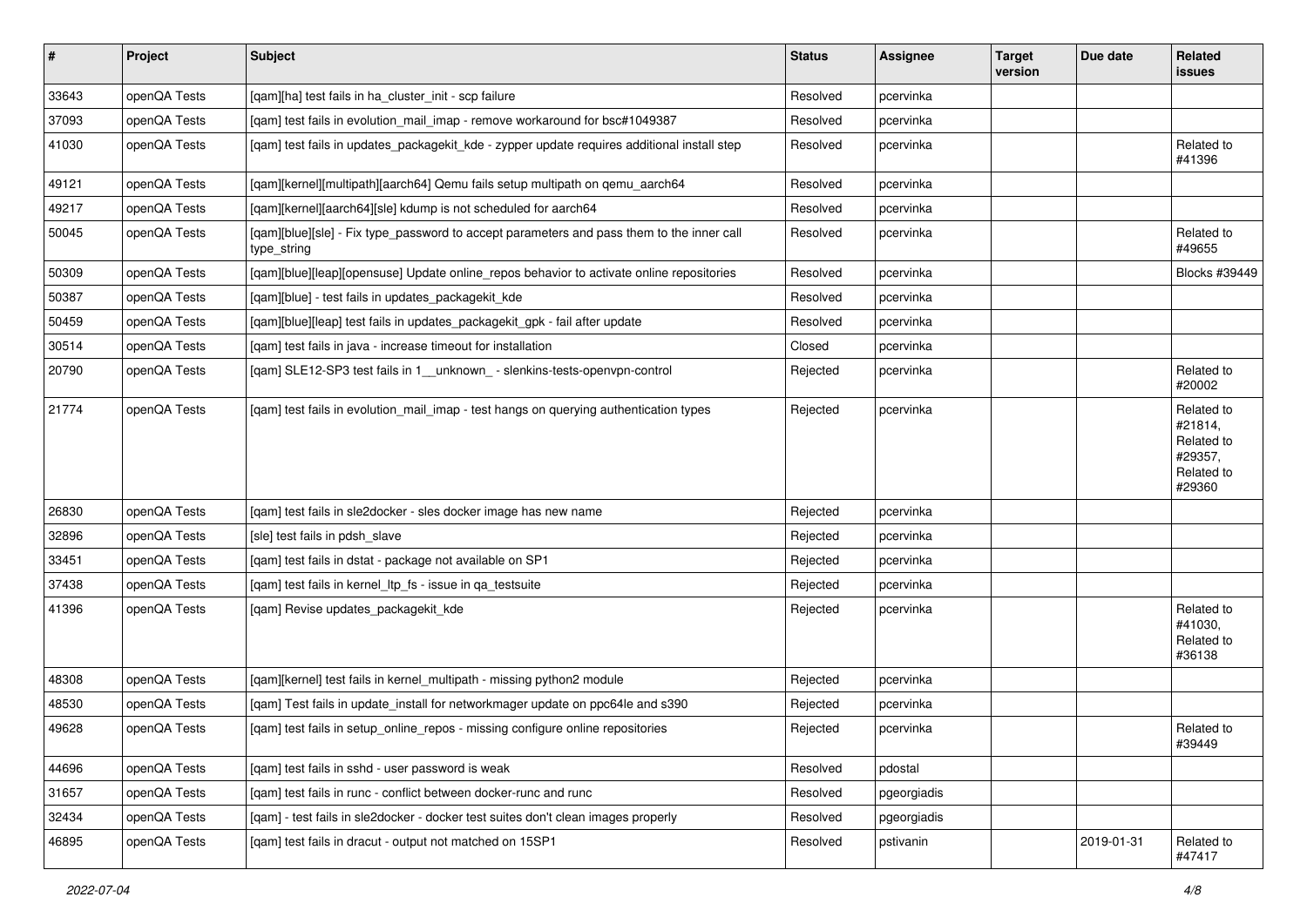| $\vert$ # | Project        | <b>Subject</b>                                                                            | <b>Status</b> | <b>Assignee</b> | <b>Target</b><br>version | Due date | Related<br>issues                                                         |
|-----------|----------------|-------------------------------------------------------------------------------------------|---------------|-----------------|--------------------------|----------|---------------------------------------------------------------------------|
| 20980     | openQA Tests   | [qam] test fails in addon_products_sle                                                    | Resolved      | riafarov        |                          |          |                                                                           |
| 28015     | openQA Tests   | [qam] test fails setup - aplay.pm syntax error                                            | Resolved      | riafarov        |                          |          |                                                                           |
| 34288     | openQA Tests   | [qam] test fails in zypper_info - zypper_info shouldn't be started                        | Resolved      | riafarov        |                          |          | Related to<br>#32038                                                      |
| 37979     | openQA Tests   | [SLE] test fails in updates_packagekit_gpk - gpk-update-viewer doesn't start              | Resolved      | riafarov        |                          |          | Related to<br>#31954                                                      |
| 40418     | openQA Tests   | [qam][functional][sle] test fails in select_patterns_and_packages                         | Resolved      | riafarov        |                          |          | Related to<br>#38870                                                      |
| 49307     | qe-yast        | Regression test yast nis-server                                                           | Rejected      | riafarov        |                          |          |                                                                           |
| 49271     | qe-yast        | [gam][newt][yast2-ftp-server] Regression test yast ftp-server                             | Resolved      | shukui          |                          |          |                                                                           |
| 49277     | qe-yast        | [qam][newt][yast2-http-server] Regression test yast http-server                           | Resolved      | shukui          |                          |          |                                                                           |
| 49283     | qe-yast        | [qam] Regression test yast keyboard                                                       | Resolved      | simonlm         |                          |          |                                                                           |
| 49298     | qe-yast        | [qam][newt][yast2-nfs-server] Regression test yast nfs-server                             | Resolved      | simonlm         |                          |          |                                                                           |
| 27994     | openQA Tests   | [qam][expedite][sprint 201711.2] test fails in test setup in bmwqemu.pm                   | Resolved      | szarate         |                          |          |                                                                           |
| 27506     | openQA Tests   | [gam] test fails in 1 shim suite - missing repository on dist                             | Resolved      | thehejik        |                          |          |                                                                           |
| 49262     | qe-yast        | [qam][newt][yast2-dns-server] Regression test yast dns-server                             | Resolved      | tonyyuan        |                          |          |                                                                           |
| 49250     | qe-yast        | [qam][newt][yast2-network] Regression test for yast lan command line option               | Resolved      | vpelcak         |                          |          |                                                                           |
| 21052     | openQA Tests   | [qam] test fails in shotwell_export - failure on first launch                             | Resolved      | vsvecova        |                          |          |                                                                           |
| 40259     | openQA Tests   | [qam] test fails in libreoffice_mainmenu_components - needle fail at base-install         | Resolved      | yuanren10       |                          |          |                                                                           |
| 38000     | openQA Tests   | [sle15] [gam] test fails in bootloader_s390 - Could not retrieve required variable REPO_0 | Rejected      |                 | Done                     |          |                                                                           |
| 57266     | openQA Project | Forbid test suite name changes if used in job groups                                      | Resolved      | cdywan          | Done                     |          |                                                                           |
| 30388     | openQA Project | [qam] openqaworker10:4 - worker fail all tests - qemu instances are left behind           | Resolved      | dasantiago      | Done                     |          | Related to<br>#30595,<br>Related to<br>#30700, Has<br>duplicate<br>#31126 |
| 38015     | openQA Project | [qam] [sle15] Missing SLE5 iso                                                            | Rejected      | pcervinka       | Done                     |          |                                                                           |
| 37925     | openQA Tests   | [QAM] [SLE 15] Make SLE-HPC product installation compatible with QAM update flow          | Resolved      | pcervinka       | Done                     |          |                                                                           |
| 38135     | openQA Tests   | [qam] [sle15] test fails in userspace_bind - qa_test_bind is not updated for SLE15        | Resolved      | pcervinka       | Done                     |          |                                                                           |
| 39536     | openQA Tests   | [gam] test fails in patch and reboot - add missing variables for gam test issues          | Resolved      | pcervinka       | Done                     |          |                                                                           |
| 39887     | openQA Tests   | [kernel] [sle] [network] test fails in before test - network failure                      | Resolved      | pcervinka       | Done                     |          |                                                                           |
| 40181     | openQA Tests   | [network] test fails in before_test - wicked basic test fails on 15SP1                    | Resolved      | pcervinka       | Done                     |          |                                                                           |
| 40547     | openQA Tests   | [qam][opensuse] test fails in updates_packagekit_kde - job timeout                        | Resolved      | pcervinka       | Done                     |          |                                                                           |
| 38261     | openQA Tests   | [qam] test fails in keymap_or_locale - tested text not written in console                 | Rejected      | pcervinka       | Done                     |          |                                                                           |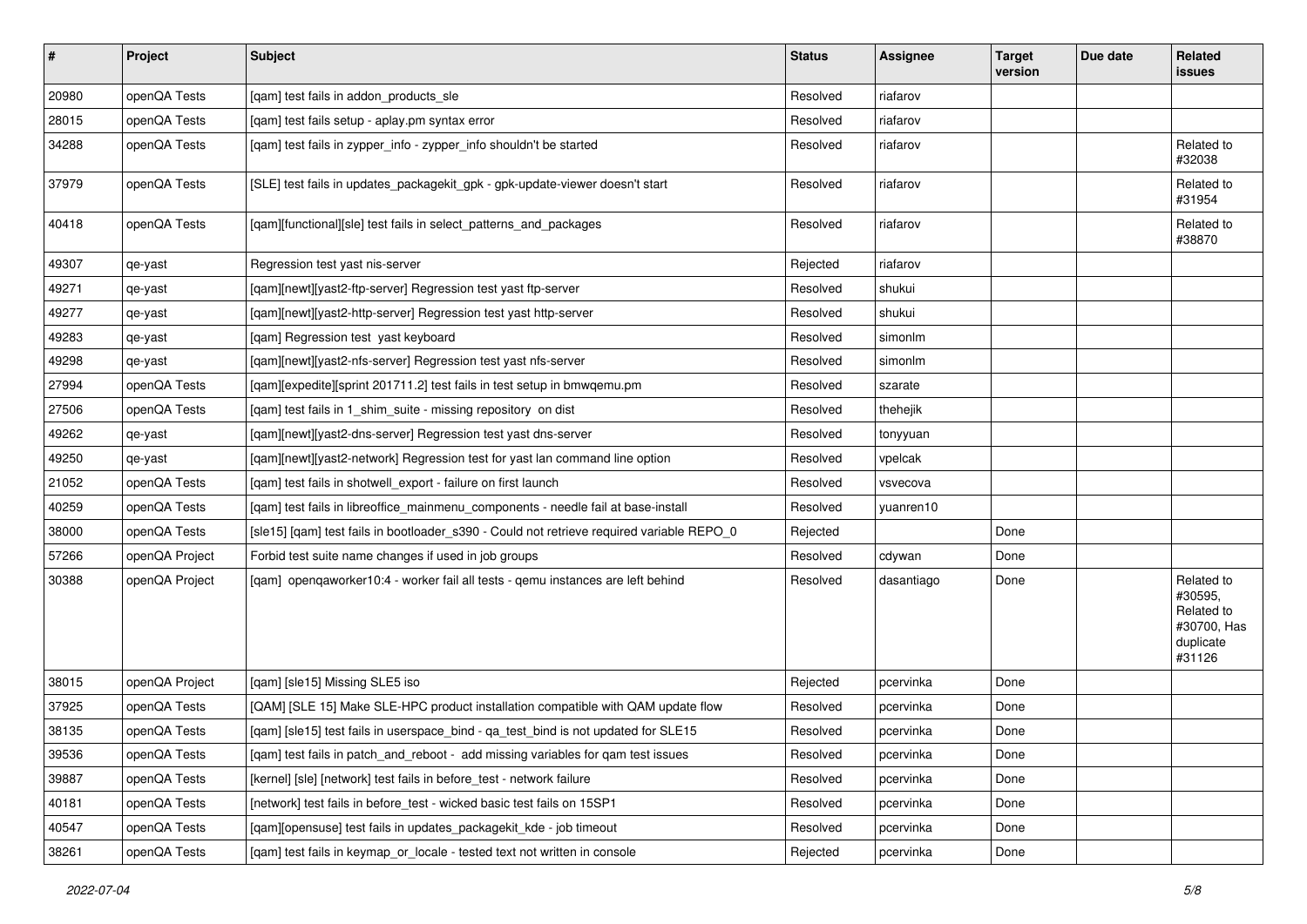| #     | Project        | <b>Subject</b>                                                                                          | <b>Status</b> | <b>Assignee</b>     | <b>Target</b><br>version | Due date | <b>Related</b><br>issues  |
|-------|----------------|---------------------------------------------------------------------------------------------------------|---------------|---------------------|--------------------------|----------|---------------------------|
| 48527 | qe-yast        | Include tests load_extra_tests_y2uitest_ncurses tom QAM jobs                                            | <b>New</b>    |                     | future                   |          |                           |
| 49244 | qe-yast        | YaST Command Line Options TRACKER                                                                       | New           |                     | future                   |          |                           |
| 49256 | qe-yast        | Regression test yast audit-laf                                                                          | New           |                     | future                   |          |                           |
| 49259 | qe-yast        | Regression test yast dhcp-server                                                                        | <b>New</b>    |                     | future                   |          |                           |
| 49280 | qe-yast        | Regression test yast kdump                                                                              | New           |                     | future                   |          |                           |
| 49289 | qe-yast        | Regression test yast mail                                                                               | New           |                     | future                   |          |                           |
| 49304 | qe-yast        | Regression test yast nis                                                                                | New           |                     | future                   |          |                           |
| 49310 | qe-yast        | Regression test yast proxy                                                                              | New           |                     | future                   |          |                           |
| 49268 | qe-yast        | Regression test yast firewall                                                                           | Rejected      | <b>JERiveraMoya</b> | future                   |          |                           |
| 76933 | openQA Tests   | [opensuse] Add clojure test to Tumbleweed                                                               | New           | pcervinka           | QE Kernel<br>Current     |          |                           |
| 66203 | openQA Tests   | [kernel][ltp] test fails in ioctl_loop05 - LOOP_SET_DIRECT_IO succeeded unexpectedly                    | Resolved      |                     | QE Kernel<br>Done        |          |                           |
| 91076 | openQA Tests   | Test fails in install_ltp - 32bit version dependency on libmnl                                          | Resolved      |                     | QE Kernel<br>Done        |          |                           |
| 65001 | openQA Tests   | SUT will stay in shutdown after reboot command on s390 svirt backend                                    | Rejected      |                     | QE Kernel<br>Done        |          | Is duplicate of<br>#62240 |
| 66007 | openQA Tests   | [kernel] Add ASSET_1 variable back for PowerVM and baremetal jobs                                       | Rejected      |                     | QE Kernel<br>Done        |          | Related to<br>#65627      |
| 67315 | openQA Tests   | [kernel][blktests] test fails in boot_to_desktop - YAML schedule not ready for s390x                    | Rejected      |                     | QE Kernel<br>Done        |          |                           |
| 65627 | openQA Project | [kernel] Job fails to download LTP asset file                                                           | Resolved      | MDoucha             | QE Kernel<br>Done        |          | Related to<br>#66007      |
| 65067 | openQA Tests   | [kernel] test fails in clone301                                                                         | Resolved      | metan               | QE Kernel<br>Done        |          |                           |
| 51365 | openQA Tests   | [research] Named pipe /dev/sshserial missing lines on first use                                         | Resolved      | pcervinka           | QE Kernel<br>Done        |          |                           |
| 52409 | openQA Tests   | [sle][kernel][textmode][ppc] test fails in system_role - installation fail during system_role selection | Resolved      | pcervinka           | QE Kernel<br>Done        |          |                           |
| 56615 | openQA Tests   | [kernel] test fails in tuned - error message for perf_bias failure is different on SLE15-SP1            | Resolved      | pcervinka           | QE Kernel<br>Done        |          |                           |
| 57224 | openQA Tests   | [kernel] - test fails in kdump_and_crash - pasword is not entered before grub                           | Resolved      | pcervinka           | QE Kernel<br>Done        |          |                           |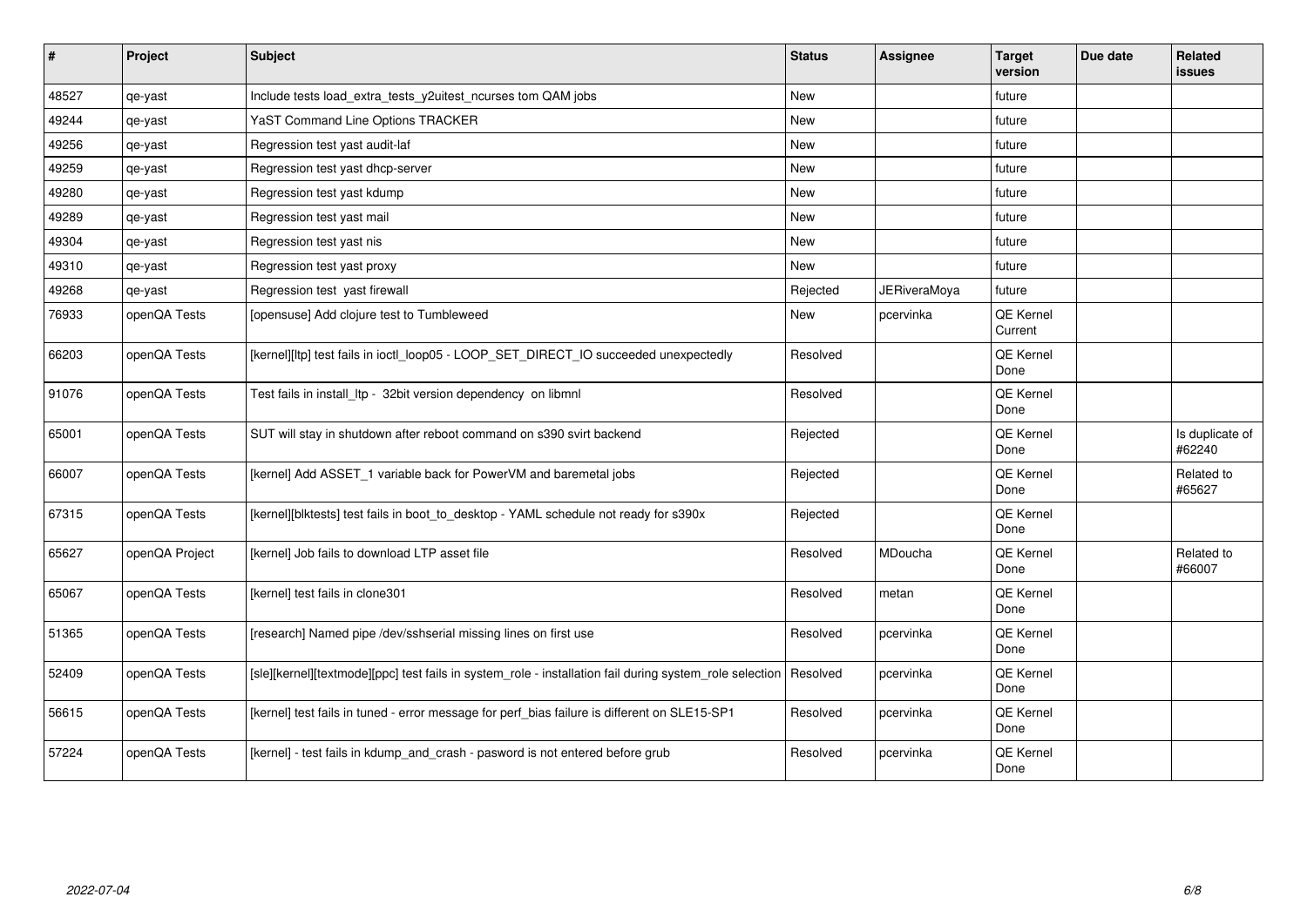| #     | Project      | <b>Subject</b>                                                                                                 | <b>Status</b> | Assignee  | <b>Target</b><br>version | Due date | Related<br>issues                                                                                  |
|-------|--------------|----------------------------------------------------------------------------------------------------------------|---------------|-----------|--------------------------|----------|----------------------------------------------------------------------------------------------------|
| 57329 | openQA Tests | [kernel][functional] PowerVM console is not active all the time                                                | Resolved      | pcervinka | QE Kernel<br>Done        |          | Related to<br>#54617.<br>Related to<br>#58220,<br>Related to<br>#14626, Has<br>duplicate<br>#62819 |
| 58871 | openQA Tests | [spvm][kernel][functional] Shutdown check not implemented for spvm backend                                     | Resolved      | pcervinka | QE Kernel<br>Done        |          |                                                                                                    |
| 59226 | openQA Tests | [kernel]ltp][spvm][sporadic] test fails in boot ltp - cat /tmp/ver linux before.txt timeout                    | Resolved      | pcervinka | QE Kernel<br>Done        |          | Related to<br>#59190                                                                               |
| 59843 | openQA Tests | [spvm][kernel][openqa] test fails in coredump_collect - multiple select_console fails                          | Resolved      | pcervinka | QE Kernel<br>Done        |          | Related to<br>#60497                                                                               |
| 59954 | openQA Tests | [kernel][spvm] test fails in qa_test_klp - git should be git-core                                              | Resolved      | pcervinka | <b>QE Kernel</b><br>Done |          |                                                                                                    |
| 60083 | openQA Tests | [kernel][functional] - test fails in boot to desktop - password is not entered                                 | Resolved      | pcervinka | QE Kernel<br>Done        |          |                                                                                                    |
| 60182 | openQA Tests | [kernel][spvm] test fails in lvm_no_separate_home - update needles                                             | Resolved      | pcervinka | QE Kernel<br>Done        |          |                                                                                                    |
| 60326 | openQA Tests | [kernel] test fails in multipath - update schedule                                                             | Resolved      | pcervinka | QE Kernel<br>Done        |          |                                                                                                    |
| 60746 | openQA Tests | [kernel] test fails in boot to desktop - increase timeout after password                                       | Resolved      | pcervinka | QE Kernel<br>Done        |          |                                                                                                    |
| 60818 | openQA Tests | [kernel] test fails in kdump and crash - password prompt is not catched                                        | Resolved      | pcervinka | QE Kernel<br>Done        |          |                                                                                                    |
| 63610 | openQA Tests | [kernel][ltp][spvm] - test fails in pkey01 on spvm                                                             | Resolved      | pcervinka | <b>QE Kernel</b><br>Done |          | Related to<br>#63943                                                                               |
| 63943 | openQA Tests | [kernel][ltp] test fails in pkey01 - Setup hugepages before test execution                                     | Resolved      | pcervinka | QE Kernel<br>Done        |          | Related to<br>#63610                                                                               |
| 64030 | openQA Tests | [kernel][ltp]spvm] test fails in boot_ltp - Not finished boot                                                  | Resolved      | pcervinka | <b>QE Kernel</b><br>Done |          |                                                                                                    |
| 66188 | openQA Tests | [kernel] test fails in boot Itp - increase timeout                                                             | Resolved      | pcervinka | <b>QE Kernel</b><br>Done |          |                                                                                                    |
| 73099 | openQA Tests | [kernel][powervm] Test fails in install_klp_product - console is not switched                                  | Resolved      | pcervinka | QE Kernel<br>Done        |          |                                                                                                    |
| 53165 | openQA Tests | [kernel][installation][lvm] test fails in lvm_no_separate_home - update lvm installation part for<br>sle12-sp5 | Closed        | pcervinka | QE Kernel<br>Done        |          |                                                                                                    |
| 53294 | openQA Tests | [kernel][ltp] test fails in boot Itp - incorrect kernel name provided                                          | Closed        | pcervinka | QE Kernel<br>Done        |          | Related to<br>#51743                                                                               |